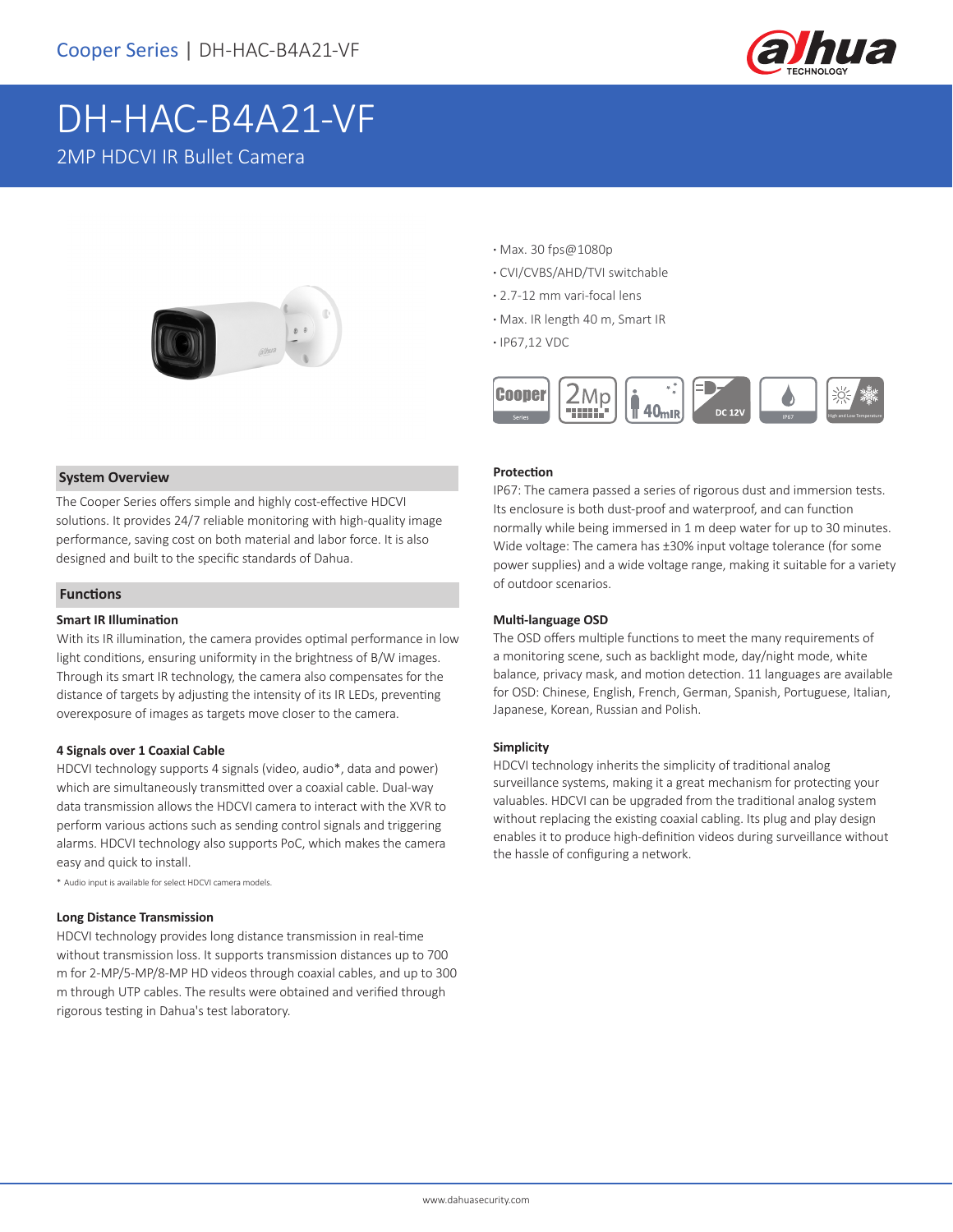## Cooper Series | DH-HAC-B4A21-VF

## **Technical Specification**

## Camera

| Pixel                        |      | 2 MP                                                                                    |                                 |                                |                      |  |
|------------------------------|------|-----------------------------------------------------------------------------------------|---------------------------------|--------------------------------|----------------------|--|
| Image Sensor                 |      | 2MP CMOS                                                                                |                                 |                                |                      |  |
| Max. Resolution              |      | 1920 (H) × 1080 (V)                                                                     |                                 |                                |                      |  |
| Scanning System              |      | Progressive                                                                             |                                 |                                |                      |  |
| Electronic Shutter Speed     |      | PAL: 1/25 s-1/100,000 s<br>NTSC: 1/30 s-1/100,000 s                                     |                                 |                                |                      |  |
| Min. Illumination            |      | 0.04 lux@F1.7 (Color, 30 IRE)<br>0.004 lux@F1.7 (B/W, 30 IRE)<br>0 lux (Illuminator on) |                                 |                                |                      |  |
| S/N Ratio                    |      | $>65$ dB                                                                                |                                 |                                |                      |  |
| <b>Illumination Distance</b> |      | 40 m (131.23 ft)                                                                        |                                 |                                |                      |  |
| Illuminator On/Off Control   |      | Auto/Manual                                                                             |                                 |                                |                      |  |
| Illuminator Number           |      | 2 (IR light)                                                                            |                                 |                                |                      |  |
| Pan/Tilt/Rotation Range      |      | Pan: 0°-360°<br>Tilt: 0°-90°<br>Rotation: 0°-360°                                       |                                 |                                |                      |  |
| Lens                         |      |                                                                                         |                                 |                                |                      |  |
| Lens Type                    |      | Manual Vari-focal                                                                       |                                 |                                |                      |  |
| Lens Mount                   |      | $\phi$ 14                                                                               |                                 |                                |                      |  |
| Focal Length                 |      | $2.7 - 12$ mm                                                                           |                                 |                                |                      |  |
| Max. Aperture                |      | F1.7                                                                                    |                                 |                                |                      |  |
| Field of View                |      | H: 102°-32°; V: 54°-18°; D: 121°-37°                                                    |                                 |                                |                      |  |
| Iris Control                 |      | Fixed                                                                                   |                                 |                                |                      |  |
| Close Focus Distance         |      | $0.8$ m (2.62 ft)                                                                       |                                 |                                |                      |  |
| DORI<br>Distance             | Lens | Detect                                                                                  | Observe                         | Recognize                      | Identify             |  |
|                              | W    | 45.5 m<br>(149.28 ft)                                                                   | 18.2 m<br>(59.71 ft)            | 9.1 <sub>m</sub><br>(29.86 ft) | 4.6 m<br>(15.09 ft)  |  |
|                              | T    | 137.9 m<br>(452.43 ft)                                                                  | 55.2 m<br>$(181.10 \text{ ft})$ | 27.6 m<br>(99.55 ft)           | 13.8 m<br>(45.28 ft) |  |

| Noise Reduction           | 2D <sub>NR</sub>                                                                                                                                                                                        |  |  |  |  |
|---------------------------|---------------------------------------------------------------------------------------------------------------------------------------------------------------------------------------------------------|--|--|--|--|
| Smart Illumination        | Yes                                                                                                                                                                                                     |  |  |  |  |
| Mirror                    | Yes                                                                                                                                                                                                     |  |  |  |  |
| Privacy Masking           | Off/On (8 areas, rectangle)                                                                                                                                                                             |  |  |  |  |
| Certification             |                                                                                                                                                                                                         |  |  |  |  |
| Certifications            | CE (EN55032:2015, EN61000-3-2:2014, EN61000-<br>3-3:2013, EN55024:2010+A1:2015, EN55035:2017,<br>EN50130-4:2011+A1:2014, EN62368-1:2014+A11:2017)<br>FCC (CFR 47 FCC Part 15 subpartB, ANSI C63.4-2014) |  |  |  |  |
| Port                      |                                                                                                                                                                                                         |  |  |  |  |
| Video Output              | Video output choices of CVI/TVI/AHD/CVBS by one BNC<br>port                                                                                                                                             |  |  |  |  |
| Power                     |                                                                                                                                                                                                         |  |  |  |  |
| Power Supply              | 12 VDC + 30%                                                                                                                                                                                            |  |  |  |  |
| Power Consumption         | Max. 4.6 W (12 VDC, IR on)                                                                                                                                                                              |  |  |  |  |
| Environment               |                                                                                                                                                                                                         |  |  |  |  |
| Operating Temperature     | -30 °C to +60 °C (-22 °F to 140 °F)                                                                                                                                                                     |  |  |  |  |
| <b>Operating Humidity</b> | <95% (RH), non-condensing                                                                                                                                                                               |  |  |  |  |
| Storage Temperature       | -30 °C to +60 °C (-22 °F to +140 °F)                                                                                                                                                                    |  |  |  |  |
| Protection                | <b>IP67</b>                                                                                                                                                                                             |  |  |  |  |
| Structure                 |                                                                                                                                                                                                         |  |  |  |  |
| Casing                    | Metal                                                                                                                                                                                                   |  |  |  |  |
| <b>Product Dimensions</b> | 209.6 mm × 90.4 mm × 90.4 mm (8.25" × 3.56" × 3.56")                                                                                                                                                    |  |  |  |  |
| Packaging Dimensions      | 250 mm × 135 mm × 110 mm (9.84" × 5.31" × 4.33")                                                                                                                                                        |  |  |  |  |
| Net Weight                | 0.59 kg (1.30 lb)                                                                                                                                                                                       |  |  |  |  |
| Gross Weight              | 0.75 kg (1.65 lb)                                                                                                                                                                                       |  |  |  |  |
| Installation              | Wall mount; ceiling mount; horizontal pole mount                                                                                                                                                        |  |  |  |  |

Video

| Video Frame Rate | $\cap$<br>PAL: 1080p@25 fps; 720p@25 fps<br>NTSC: 1080p@30 fps; 720p@30 fps<br>TVI:<br>PAL: 1080p@25 fps; 720p@25 fps<br>NTSC: 1080p@30 fps; 720p@30 fps<br>AHD:<br>PAL: 1080p@25 fps; 720p@25 fps<br>NTSC: 1080p@30 fps; 720p@30 fps<br>CVBS:<br>$PAI \cdot 960H$<br><b>NTSC: 960H</b> |
|------------------|-----------------------------------------------------------------------------------------------------------------------------------------------------------------------------------------------------------------------------------------------------------------------------------------|
| Resolution       | 1080p (1920 × 1080); 720p (1280 × 720); 960H (960 ×<br>576/960 × 480)                                                                                                                                                                                                                   |
| Day/Night        | Auto (ICR)/Color/B/W                                                                                                                                                                                                                                                                    |
| <b>BLC</b>       | BLC; HLC; DWDR                                                                                                                                                                                                                                                                          |
| <b>WDR</b>       | <b>DWDR</b>                                                                                                                                                                                                                                                                             |
| White Balance    | Auto; Area white balance                                                                                                                                                                                                                                                                |
| Gain Control     | Auto/Manual                                                                                                                                                                                                                                                                             |